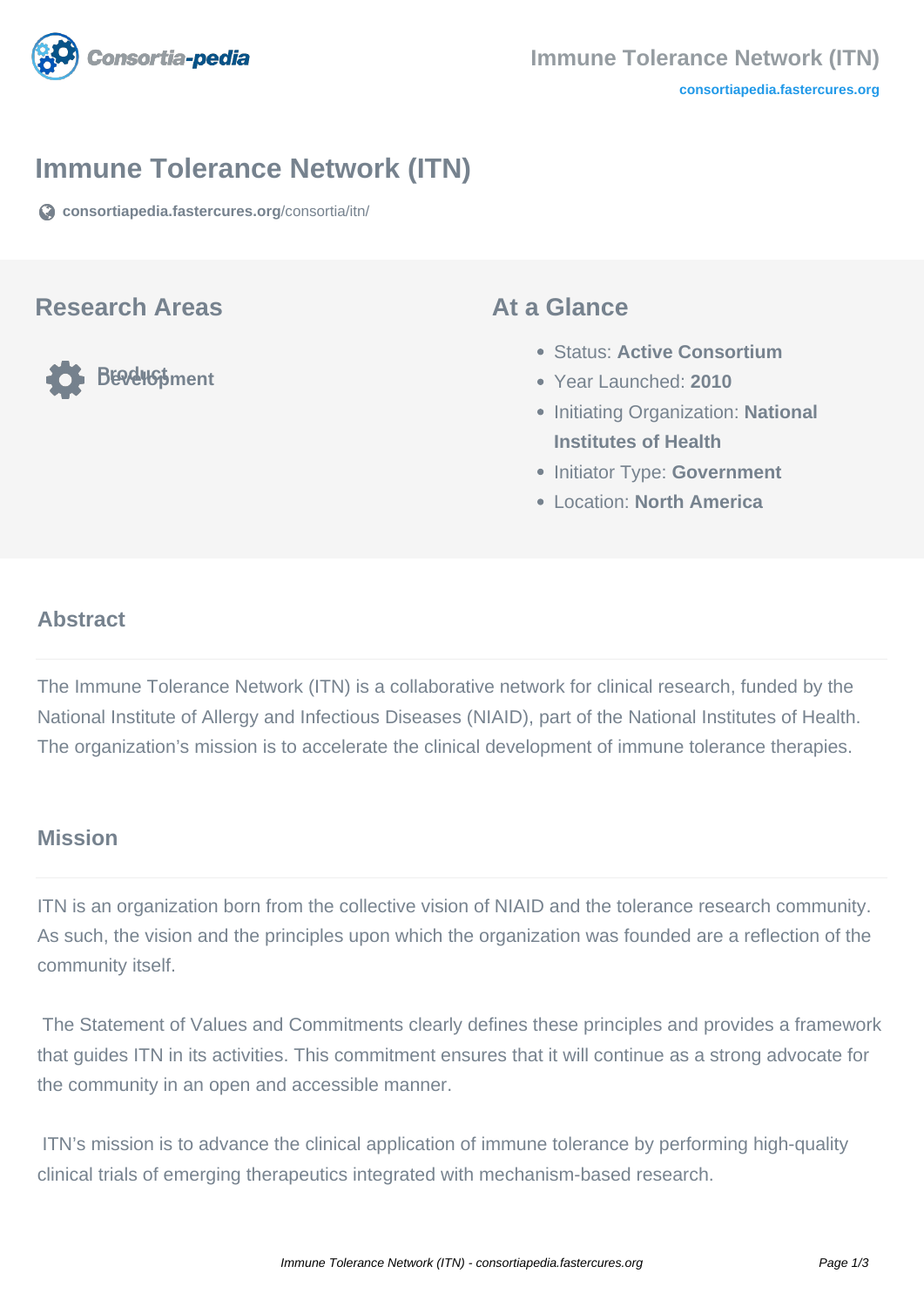

In particular, ITN aims to:

# **Financing**

ITN is sponsored by NIAID, with support from the Juvenile Diabetes Research Foundation. Additional funding has also been provided through the special Type 1 diabetes appropriation overseen by the National Institute of Diabetes, Digestive and Kidney Diseases.

### **Data Sharing**

ITN's data sharing policy is published on its website. The document includes ITN policies for when and how clinical, specimen, and mechanistic study data will be released to the public, including how such release will be limited to protect participant privacy. The ITN TrialShare web portal is the primary mechanism of data sharing and therefore the main focus of the policy.

ITN conducts research and clinical trials in the following areas: allergy and asthma, autoimmune disease, transplantation, and Type 1 diabetes. The research activities, including clinical trials that are looking for patients to enroll, for each disease are available on ITN's website.

ITN's accomplishments are as follows:

Homepage <http://www.immunetolerance.org/>

# **Sponsors & Partners**

Office of the Director

 Benaroya Research Institute 1201 Ninth Avenue Seattle, WA 98101-2795 phone: 206-342-6901 fax: 206.342.6588

Gerald Nepom, M.D., Ph.D.